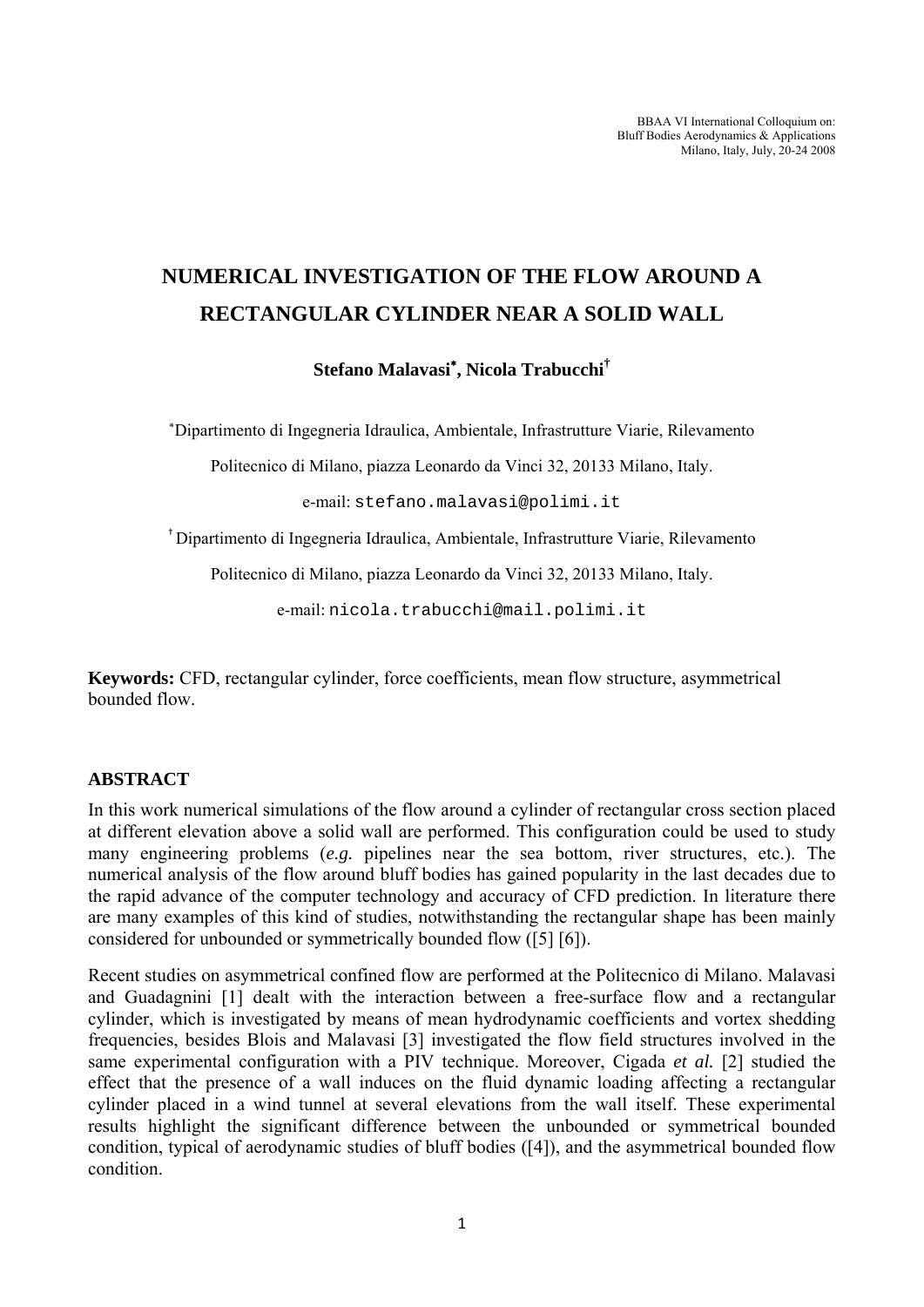The aim of this work is to perform opportune numerical simulations of the experimental cases considered to improve the available information about this phenomenon. The commercial CFD code Flow3D® has been used to perform the simulations: the program solves the governing equations of flow in the form of common unsteady Reynolds-average Navier-Stokes (URANS) and the Reynolds stresses, added by the averaging process, are modeled with a RNG k-ε turbulence model. This is known to be an efficient model and it is wide used for the simulation of flow around bluff bodies [7].

In our work numerical simulations of water flow are performed reproducing the experimental setup used by Malavasi and Guadagnini [1]. The numerical model is used to investigate especially the case of small distances from the bottom (corresponding to  $h_b/s < 3$ ) where the complexity of the phenomenon needs additional information that the numerical simulation provides. In literature numerical and experimental analysis of the bounding effects of the presence of a wall are present, but only for circular and square cylinder [8] [9]. In order to obtain an increasing reliability of the simulation results, a validation procedure of numerical model has been held in sense of meshing and boundary dependency. At first the aerodynamics of the rectangular body in unbounded condition, which was investigated in detail both experimentally and numerically, is discussed to validate the applicability of our approach using RANS model and verifying the present numerical code. Good agreement with the literature [5] is found in terms of mean drag, oscillating lift and mean pressure coefficient distribution around the bluff body. The numerical parameters used for the validation helped the set-up of the bounded-wall condition simulation. The negligible effect of the free-surface that has been experimental verified for the small elevation cases allows performing confined numerical simulation, disregarding the numerical treatment of the free-surface.



Figure 1 : Mean force coefficients for different  $h<sub>b</sub>/s$  ratio ([1]) and comparison with numerical simulated value (test case: Re = 12000; L/s = 3; for  $h_b/s = 1$ ,  $\gamma_b = 0.167$ )

The reliability of the simulations has been verified comparing the simulated mean hydrodynamic coefficients with the experimental ones, plotted versus the  $h_b/s$  ratio where  $h_b$  is the distance of the low side of the cylinder from the bottom wall and s is the thickness of the cylinder. The comparison between the experimental and numerical data is more consistent if considering the correction of the drag coefficient due to the experimental blockage effect, absent in present numerical simulations. In Figure (1) the correction of numerical drag coefficient is performed using the equation proposed by Simiu and Scanlan [10]:

$$
Cd_{cor} = Cd_{num} \times (1 + K \times \gamma_b)
$$
 (1)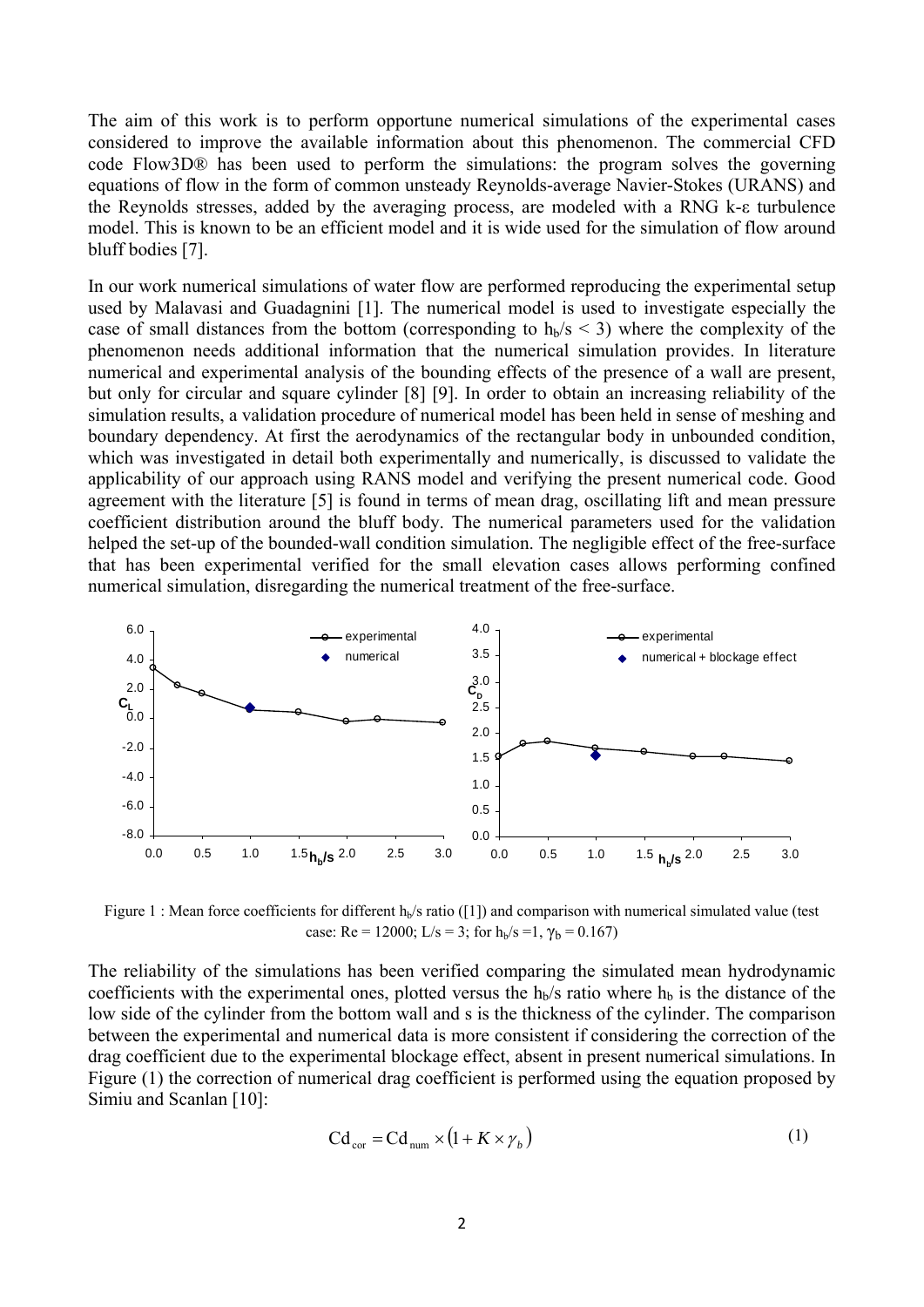where  $Cd_{num}$  is the coefficient numerically simulated, K is a coefficient equal to 1.6 for the considered aspect ratio L/s and  $\gamma_b$  is the experimental blockage coefficient.

Moreover mean flow field is derived averaging the numerical velocity field over four oscillating cycles of the lift coefficient. Using the flow feature extraction procedure used in the post-processing of PIV mean flow field [3] the numerical simulated mean flow field is analyzed. Main geometrical dimension of vortex structure around the cylinder, vortex core, stagnation and reattachment point are evaluated (Figure 2).



Figure 2 Mean velocity field around the obstacle, simulated case: L/s = 3;  $h<sub>b</sub>/s = 1$ , Re = 12000. Streamlines and characteristic points of the mean flow structure are shown (■ reattachment points; ○ stagnation point; ▲ saddle ;  $\bullet$  vortex centers ).

The mean numerical simulated velocity field for different elevation of the cylinder above the bottom wall is compared with the cinematic ones from PIV investigation (Table 1).

|                             |               | $h_{b}/s = 1$ |           |
|-----------------------------|---------------|---------------|-----------|
|                             |               | <b>PIV</b>    | Numerical |
| Reattachment point location | $X_{\rm u}/S$ | 2.25          | 2 20      |
| Reattachment point location | $X_d/S$       | 0.74          | 0.83      |
| Stagnation point location   | V/S           | () 44         | 0 48      |

Table 1 Comparison between experimental and numerical mean flow structure reconstruction, test case:  $L/s = 3$ ;  $h<sub>b</sub>/s = 1$ , Re = 12000. (x<sub>u</sub> and x<sub>d</sub> are the distance between the leading edge and the reattachment point respectively at the cylinder extrados and intrados, while y is the distance between the distance between the intrados leading edge and the position of the stagnation point).

The results of dynamic and kinematic comparison between experimental and numerical simulation allow us to use the numerical approach to populate data not experimental available on the phenomenon, *e.g.* the mean pressure distribution both on the cylinder and the bottom wall. The possibility to extract this kind of information provides a significant help in the understanding of the experimental evidence and in the phenomenon interpretation.